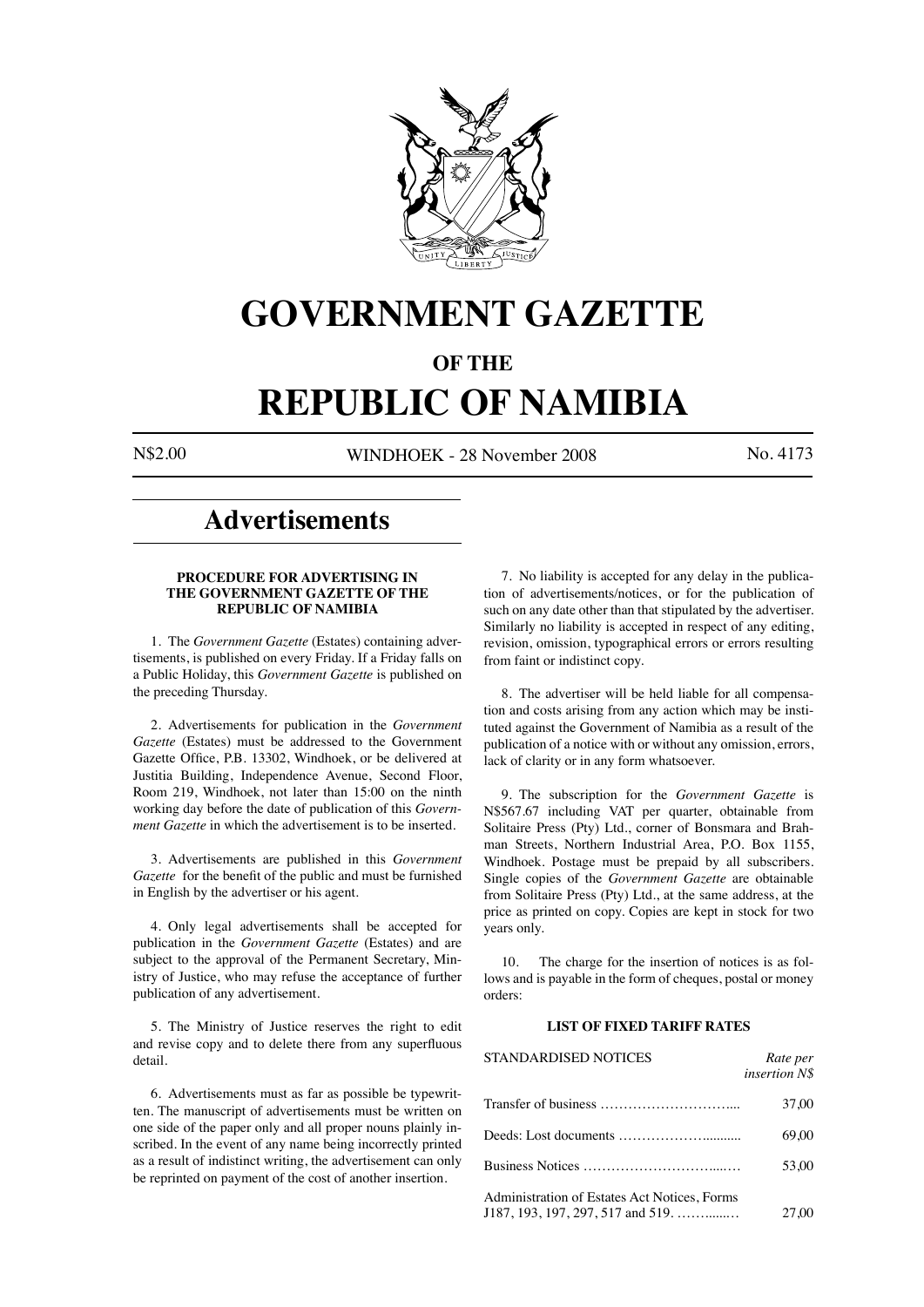| Insolvency Act and Company Act Notices:                                                                                                                                                                 | 48,00  |
|---------------------------------------------------------------------------------------------------------------------------------------------------------------------------------------------------------|--------|
| N.B. Forms 2 and 6 additional statements according<br>to word count table, added to the basic tariff.                                                                                                   | 333,00 |
| Naturalisation notices (including a reprint for the                                                                                                                                                     | 27,00  |
| Unclaimed moneys - only in the <i>Government</i><br>Gazette, closing date 15 January (per entry of                                                                                                      | 13,00  |
|                                                                                                                                                                                                         | 53,00  |
|                                                                                                                                                                                                         | 27,00  |
| NON-STANDARDISED NOTICES                                                                                                                                                                                |        |
| Company notices:                                                                                                                                                                                        |        |
| Short notices: Meetings, resolutions, offers of<br>compromise, conversions of companies, voluntary<br>windings-up, etc.: closing of members' registers<br>for transfer and/or declarations of dividends | 120,00 |
| Declaration of dividends with profit statements,                                                                                                                                                        | 267,00 |
| Long notices: Transfers, changes in respect of<br>shares or capital, redemptions, resolutions,                                                                                                          | 373,00 |

#### **FORM J 187**

#### **LIQUIDATION AND DISTRIBUTION ACCOUNTS IN DECEASED ESTATES LYING FOR INSPECTION**

In terms of section  $35(5)$  of Act 66 of 1965, notice is hereby given that copies of the liquidation and distribution accounts (first and final, unless otherwise stated) in the estates specified below will be open for the inspection of all persons interested therein for a period of 21 days (or shorter or longer if specially stated) from the date specified or from the date of publication hereof, whichever may be the later, and at the offices of the Master and Magistrate as stated.

Should no objection thereto be lodged with the Master concerned during the specified period, the executor will proceed to make payments in accordance with the accounts.

284/2008 HÄLBIG-GOLLBACH Roland Heinrich Hugo, 2703220000134, 40 Grosse Eschstraße, Holdorf, Germany. Swakopmund. Windhoek. H.E. Ahrens, Agent, c/o Kinghorn Associates, P.O. Box 1455, Swakopmund.

1117/2007 GOSSOW Rolf Wolgang, 40031600182, No. 2 Dunenweg Street, Swakopmund, Namibia. Swakopmund. Windhoek. H.C. Kinghorn Legal Practitioner, P.O. Box 2823, Swakopmund.

299/2008 TRAUPE Otto Wilhelm Erich Heinz, 21 September 1930, Omamuru. Amended First and Final. Omaruru. Van Der Westhuizen & Greeff, Hage Geingob Street, Otiiwarongo.

1023/2008 MATHEIS Gottfried Augustinus, 53010- 400470, No. 7 Palomar Court, Raben Road, Hochland Park, Windhoek. Amended First and Final. Windhoek. Bazuin-Halberstadt Legal Practitioners, No. 7 Hugo Hahn Street, Klein Windhoek. P.O. Box 11488, Klein Windhoek, Windhoek.

|                                            | 120,50 |
|--------------------------------------------|--------|
| Liquidators' and other appointees' notices | 80.00  |
|                                            | 120.00 |
| SALES IN EXECUTION AND OTHER PUBLICSALES:  |        |
|                                            | 207.00 |
| Public auctions, sales and tenders:        |        |
|                                            | 69.00  |
|                                            | 171.00 |
|                                            | 253.00 |
| <b>ORDERS OF THE COURT</b>                 |        |
| Provisional and final liquidations or      |        |

| 110, 10101001 0110 111101 110 01001010110 01           |        |
|--------------------------------------------------------|--------|
|                                                        |        |
| Reduction of change in capital mergers, offers         |        |
|                                                        | 157.00 |
| Judicial managements, <i>curator bonis</i> and similar |        |
|                                                        | 373.00 |
|                                                        | 48.00  |
| Supersession and discharge of petitions (J.158)        | 40.00  |
|                                                        |        |

11. The charge for the insertion of advertisements other than the notices mentioned in paragraph 10 is at the rate of N\$13,00 per cm double column. (Fractions of a cm must be calculated as a cm).

12. No advertisements shall be inserted unless the charge is prepaid. Cheques, drafts, postal or money orders must be made payable to the Ministry of Justice, Private Bag 13302, Windhoek.

472/2007 KARAMATHA Katrina Magrietha, 55020- 60800238, Erf No. 681, Japhet Karamatha Street, Katutura, Windhoek. Gotthard Ramsy Karamatha, 50050900307. Windhoek. Ueitele & Hans Legal Practitioners, P.O. Box 20716, Windhoek.

987/2006 MULLER Vernon Dunant Andre, 28070- 15015080, Farm Kubub-Wes. Amended First and Final. Windhoek. A.J. van der Merwe, Fisher, Quarmby & Pfeifer, 108 SWABS Building, Post Street Mall, Windhoek.

454/2008 HOBOHM Gerd Herald, 4 April 1947, 47- 04040101258, Portion 10 (Kempinski) of Farm Aris No. 29, Windhoek, Namibia, 11 April 2008. Friedrich Christian Brandt, Chris Brandt Attorneys, 29 Heinitzburg Street, P.O. Box 11292, Windhoek, Republic of Namibia.

508/2008 EICHAS Anna, 2105010900138, Windhoek, Namibia. Windhoek. E.A. Kubirske, Agent for the Executrix, Keller & Neuhaus Trust Co. (Pty) Ltd, P.O. Box 156, Windhoek.

1058/2007 EICHAB Gustav Kantoor, 330615, Windhoek. Namibia. Anna Eichas. Windhoek. E.A. Kubirske, Agent for the Executrix, Keller & Neuhaus Trust Co. (Pty) Ltd, P.O. Box 156, Windhoek.

734/2007 DIERGAARDT Eward Harold, 660516- 00086, Khomasdal, Windhoek, Namibia. Hildegaard Diergaadt. Windhoek. E.A. Kubirske, Agent for the Executrix, Keller & Neuhaus Trust Co. (Pty) Ltd, P.O. Box 156, Windhoek.

389/2008 SCHOEMAN Pieter Andries, 2509220- 0022, Otjiwarongo. Hendrik Petrus Schoeman, 36112200023. Windhoek. Otjiwarongo. Juliana Claassen, Standard Executors & Trustees, P.O. Box 2164, Windhoek, Namibia.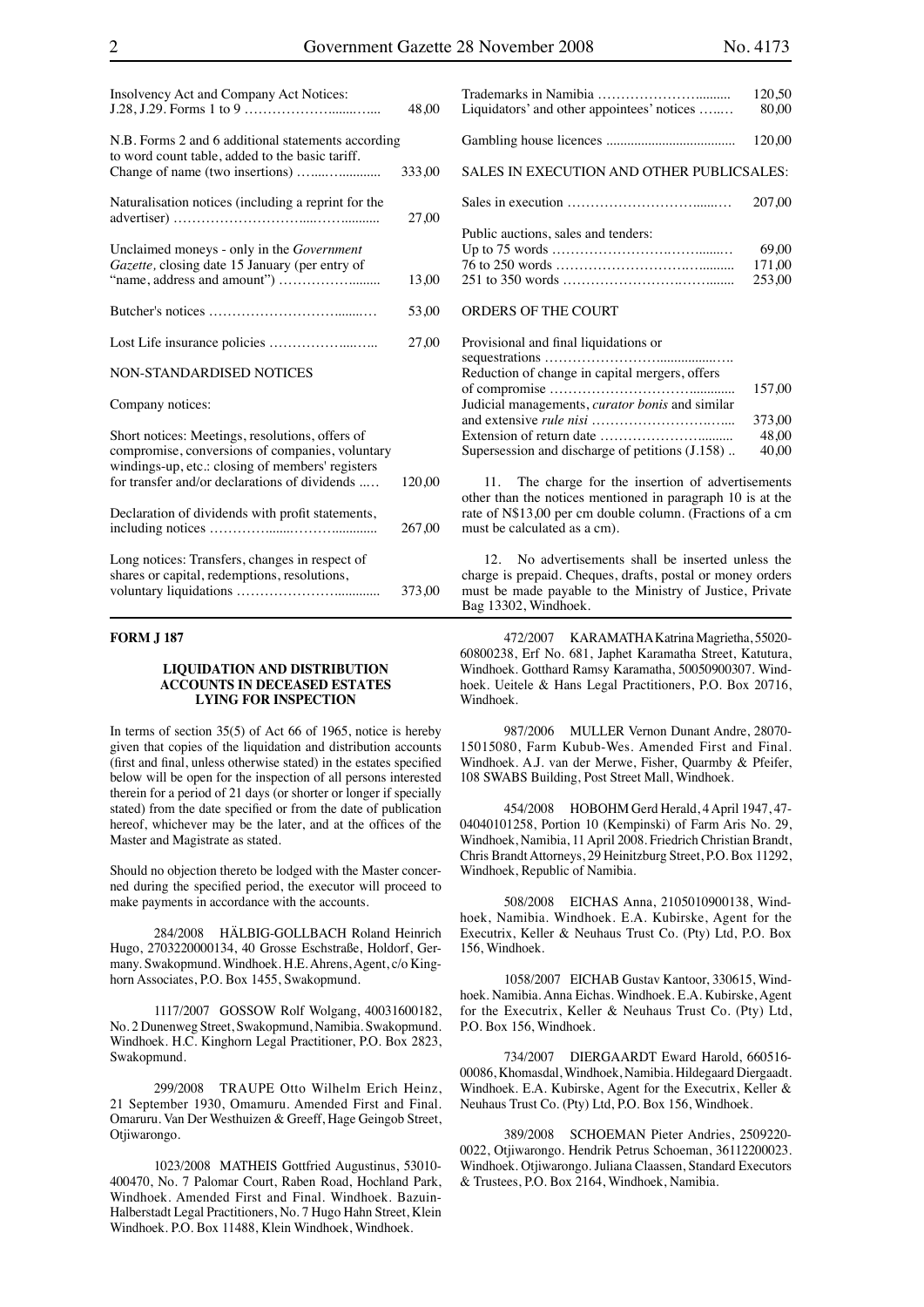995/2008 PIETERS Ebenhaezer, 26120600019, Maltahöhe. Cecilia Johanna Pieters, 34050800012. Windhoek. Maltahöhe. M. Visser, Standard Executors & Trustees, P.O. Box 2164, Windhoek, Namibia.

323/2008 WESSELS Petrus Johannes, 3701220- 100117, Gobabis. Windhoek. Gobabis. M. Visser, Standard Executors & Trustees, P.O. Box 2164, Windhoek, Namibia.

386/2008 PIDGEON Mary Eileen, 3004150100314, Swakopmund. Windhoek. Swakopmund. M. Visser, Standard Executors & Trustees, P.O. Box 2164, Windhoek, Namibia.

690/2008 SINCLAIR Clare Savi David, 3006130- 100253, Windhoek. Windhoek. M. Visser, Standard Executors & Trustees, P.O. Box 2164, Windhoek, Namibia.

557/2008 GAVEN Robert Bruce, 43120600075, Windhoek. Windhoek. Juliana Claassen, Standard Executors & Trustees, P.O. Box 2164, Windhoek, Namibia.

\_\_\_\_\_\_\_\_\_\_\_\_\_\_\_\_

#### **FORM J 193**

#### **NOTICE TO CREDITORS IN DECEASED ESTATES**

All persons having claims against the estates mentioned below are hereby called upon to lodge their claims with the executors concerned, within 30 days (or otherwise as indicated) calculated from the date of publication hereof. The information is given in the following order: Estate number, surname and Christian names, date of birth, identity number, last address, date of death; surviving spouse's names, surname, date of birth and identity number; name and address of executor or authorised agent, period allowed for lodgement of claims if other than 30 days.

1289/2008 TRAUPE Marie-Luise, 29 December 1926, Okahandja, 3 September 2008. C.A. van der Westhuizen, Van der Westhuizen & Greeff, Hage Geingob Street, P.O. Box 47, Otjiwarongo.

1342/2008 VAN SCHALKWYK Philippus Lodewicus, Windhoek, 28 March 1933, 33032800013, Farm Samehaling No. 277, Keetmanshoop District, 8 September 2008. Messrs. Lentin, Botma & Van den Heever, P.O. Box 38, Keetmanshoop, Namibia.

1009/2007 BLAAUW Jacobus Abraham, Windhoek, 21 January 1929, 29012110017, Ons Tuiste Old Age Home, Keetmanshoop, 22 February 2007. Messrs. Lentin, Botma & Van den Heever, P.O. Box 38, Keetmanshoop, Namibia.

1367/2008 DE WAAL Hendrik Francois, Windhoek, 6 July 1937, 3707060100251, 95 Eros Road, Erospark, Windhoek, 7 October 2008. Denése Tromp, Veritas Board of Executors (Pty) Ltd, 3rd Floor, Corporate House, 17 Lüderitz Street, Windhoek.

1253/2008 SCHENK Julius Wilhelm Johannes, Windhoek, 28 October 1929, 29102800020, Erf No. 68, Outjo, 18 August 2008. Ingrid Anna Bertha Schenk, 13 July 1940, 40071300066. A. Davids & Co., P.O. Box 11, Otjiwarongo.

1511/2008 VON OPPEN Ursula Maria, 28 October 1921, 2110280100010, Otjiwarongo Old Age Home, 19 October 2008. Wilhelm von Oppen. Chris Brandt Attorneys, 29 Heinitzburg Street, P.O. Box 11292, Windhoek.

1353/2008 STUHLER Olivia Charmain, Windhoek, 1 November 1928, 28110100023, Swakopmund, 3 September 2008. J. Claassen, Standard Executors & Trustees, P.O. Box 2164, Windhoek, Namibia.

1457/2008 MEHL Franz Oswald Paul, 13 February 1941, 41021300241, 4 Crohn Street, Windhoek, 17 October 2008. Chris Brandt Attorneys, 29 Heinitzburg Street, P.O. Box 11292, Windhoek.

66/2007 HEELU Severus, Windhoek, 7 February 1943, 4302071100082, Okahenge Village, Ongwediva, 4 December 2006. Neil Marius Lakay, LorentzAngula Inc., P.O. Box 15638, Oshakati.

593/2008 SHIVUTE Ananias, Windhoek, 23 March 1967, 67032301100405, Erf 4257, Ongwediva (Extension 9), 17 July 2006. Ray-Wood Rukoro, LorentzAngula Inc., P.O. Box 15638, Oshakati.

1467/2008 SPANGEHL Lydia, Windhoek, 10 March 1934, 34031000235, Swakopmund, 22 September 2008. Standard Executors & Trustees, P.O. Box 2164, Windhoek, Namibia.

1277/2008 DANIEL John, Windhoek, 23 March 1947, 47032300278, Okatseidhi, Oshakati, 2 July 2008. Elizabeth Nemushi Akamwele, 16 November 1954, 541116110013. First National Trust, P.O. Box 448, Windhoek.

1546/2008 MILLER John Arnold, Windhoek, 30 March 1934, 34033000127, Windhoek, 21 August 2008. Charlotte Elizabeth Miller, 22 April 1934, 34042200065. F.M. Oehl Trust cc, P.O. Box 90290, Windhoek.

1500/2008 LOUW Susanna Katrina, Windhoek, 30 May 1935, 35053000026, Farm Sue-Vill Valley, Hardap Region, 7 October 2008. F.M. Oehl Trust cc, P.O. Box 90290, Windhoek.

1365/2008 VAN WYK Naomi, Windhoek, 21 May 1968, 6805210200045, 157 Antilia Street, Dorado Park, Windhoek, 3 September 2008. Freddy Jacobs van Wyk, 4 July 1965, 65070400541. Ernst Schweiger, Bank Windhoek Limited, Trust & Estate Department, P.O. Box 15, Windhoek.

1502/2008 THIER Irmgard, Windhoek, 6 April 1924, 24040608782, Windhoek, 31 October 2008. F.M. Oehl Trust cc, P.O. Box 90290, Windhoek.

1499/2008 BURGER Hugo Amos, Windhoek, 27 August 1923, 2308270100102, Mariental, 20 October 2008. Anna Margaretha Johanna Burger, 3 March 1929, 2903030100694. F.M. Oehl Trust cc, P.O. Box 90290, Windhoek.

1441/2008 HOON Gerhard, Windhoek, 20 March 1973, 73032000076, Swakopmund, 9 October 2008. F.M. Oehl Trust cc, P.O. Box 90290, Windhoek.

1538/2008 MYNHARDT Maria Magdalena Johanna, Windhoek, 18 March 1953, 53031800133, Gobabis, 17 August 2008. Wilhelm Christoffel Mynhardt, 26 July 1950, 50072600136. F.M. Oehl Trust cc, P.O. Box 90290, Windhoek.

1539/2008 OPPERMAN Elsie Sophia, Windhoek, 6 February 1925, 2502060100098, Windhoek, 21 October 2008. F.M. Oehl Trust cc, P.O. Box 90290, Windhoek.

 $\overline{\phantom{a}}$  , where the contract of the contract of the contract of the contract of the contract of the contract of the contract of the contract of the contract of the contract of the contract of the contract of the contr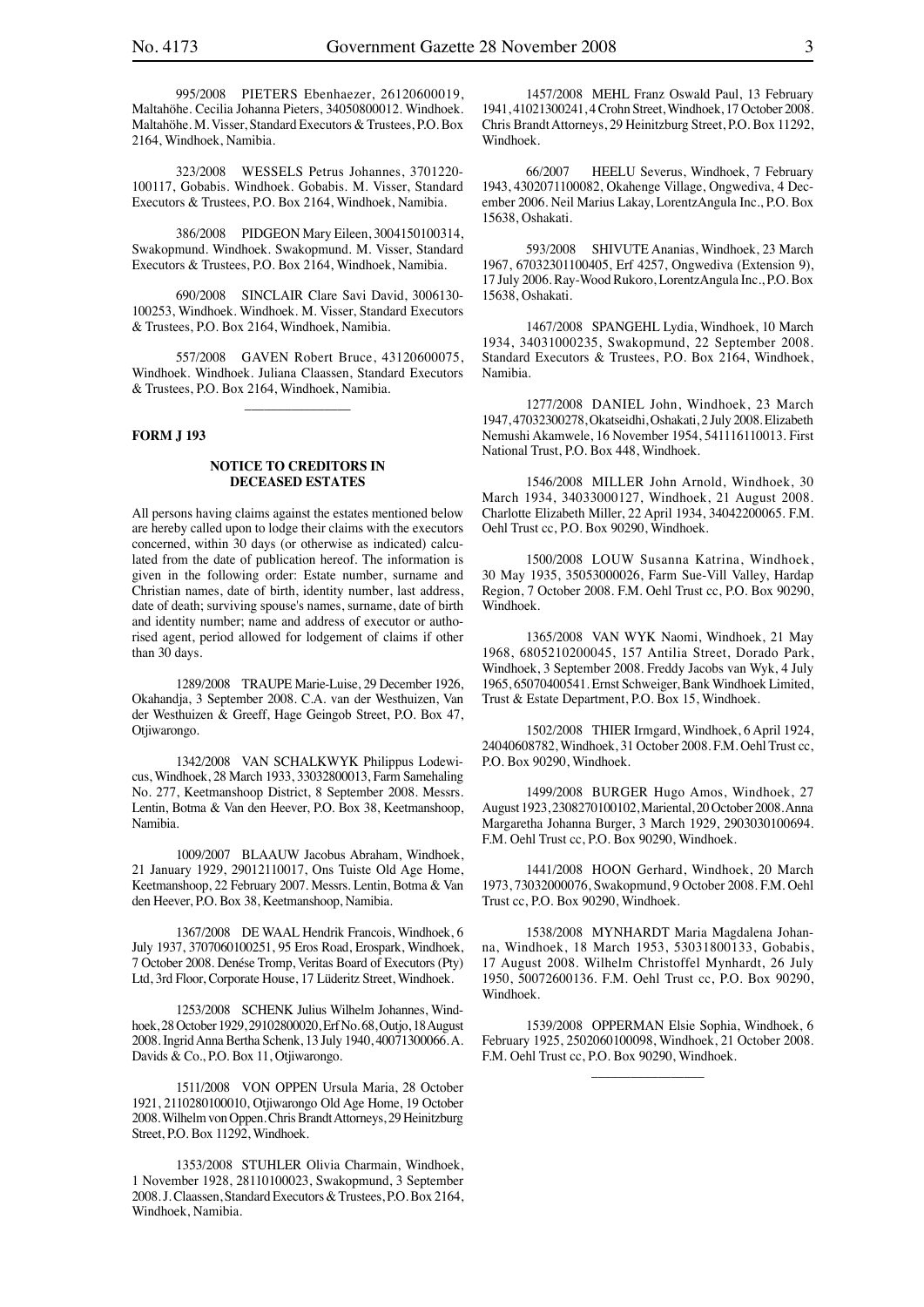# **FORM 1**

# **APPOINTMENT OF TRUSTEES AND LIQUIDATORS AND PROOF OF CLAIMS IN SEQUESTRATED ESTATES OR COMPANIES BEING WOUND UP**

Pursuant to subsection (3) of section fifty-six, section seventyseven and subsection (3) of section forty of the Insolvency Act, 1936, section 339, 366, 375 (5)(b) and 402 of the Companies Act, 1937, notice is hereby given that the persons mentioned below have been appointed trustee or liquidators, as the case may be, and that persons indebted to the estate or companies are required to pay their debts to them forthwith unless otherwise indicated.

Meetings of creditors of the said estate or companies will be held on the dates and the times and places mentioned below, for proof of claims against the estates or companies, for the purpose of receiving the trustees' or liquidators' reports as to the affairs and conditions of the estates or companies and for giving the trustees or liquidators directions concerning the sale of recovery or any matter relating to the administration thereof.

W4/08 **Insolvent Estate: Gabriel Johannes and Maria Elizabeth Rossouw**. I.R. McLaren, Investment Trust Co., P.O. Box 11267, Windhoek. 17 December 2008 at 10h00 before the Master of the High Court, Windhoek. Second general meeting. Investment Trust Co., P.O. Box 11267, Windhoek.

 $\overline{\phantom{a}}$  , where  $\overline{\phantom{a}}$ 

# **FORM 2**

#### **MEETING OF CREDITORS IN SEQUESTRATED ES-TATES OR COMPANIES BEING WOUND UP Section 339 & 366 of the Companies Act 1973**

Pursuant to sections *forty-one* and *forty-two* of the Insolvency Act, 1936, notice is hereby given that a meeting of creditors will be held in the sequestrated estates or companies being wound up mentioned below, on the dates, at the times and places and for the purpose thereof.

Meetings in a town in which there is a Magistrate's office, will be held before the Master, elsewhere they will be held before the Magistrate. The particulars given in the following order: The number of estate/company; the name and description of the estate/company; the date, hour and place of meeting and the purpose of the meeting.

W10/08 **Insolvent Estate: Jacoba Susara Steenkamp**. 17 December 2008 at 10h00 at the Office of the Master of the High Court, Windhoek. Special Meeting. Proof of further claims. Investment Trust Co. (Pty) Ltd, P.O. Box 11267, Klein Windhoek.

W8/08 **Insolvent Estate: Willem Jacobus Grobler**. 17 December 2008 at 10h00 at the Office of the Master of the High Court, Windhoek. Special Meeting. Proof of further claims. Investment Trust Co. (Pty) Ltd, P.O. Box 11267, Klein Windhoek.

 $\overline{\phantom{a}}$  , where  $\overline{\phantom{a}}$ 

#### **FORM 5**

# **PAYMENT OF DIVIDENDS AND COLLECTION OF CONTRIBUTIONS IN SEQUESTRATED ESTATES OR COMPANIES BEING WOUND UP**

The liquidation accounts and plans of distribution or contribution in the sequestrated estates or companies being wound up mentioned below having been confirmed on dates mentioned therein, notice is hereby given, pursuant to sub-section (1) of section one hundred and thirteen of the Insolvency Act, 1936, and section 409(2) of the Companies Act, 1973, that dividends are in the course of payment or contributions are in the course of collection in the said estates or companies as set forth below, and that every creditor liable to contribution is required to pay the trustee the amount for which he/she is liable at the address mentioned below.

The particulars are given in the following order: Number of estate or company; name and description of estate or company; date when account confirmed; whether a dividend is being paid or contribution collected or both; name and address of Trustee or Liquidator.

W1/07 **Insolvent Estate: J.E. & M. de Beer t/a Motech Gobabis**. 17 November 2008. Dividens paid to Concurrent Creditors. Supplementary First and Final Liquidation and Distribution Account. D.J. Bruni, Trustee, Investment Trust Co. (Pty.) Ltd., P.O. Box 11267, Klein Windhoek.

# **IN THE MAGISTRATE'S COURT FOR THE DISTRICT OF WINDHOEK**

 $\overline{\phantom{a}}$  , where  $\overline{\phantom{a}}$ 

**HELD AT WINDHOEK CASE NO. 11086/2003**

In the matter between:

**COMMERCIAL BANK OF NAMIBIA LTD** Plaintiff

and

**WALTER WERNER TEMPLIN** Defendant

### **NOTICE OF SALE IN EXECUTION OF IMMOVABLE PROPERTY**

In Execution of a Judgment of the above Honourable Court in the above mentioned suit, a sale will be held on **Tuesday, 16 DECEMBER 2008** at **10h00** at the Erf, of the undermentioned immovable property of the Defendant:

| <b>CERTAIN:</b>   | Erf No. 514 Pionierspark                                     |
|-------------------|--------------------------------------------------------------|
| SITUATED:         | In the Municipality of Windhoek<br>Registration Division "K" |
| <b>MEASURING:</b> | 1145 (one one four five) Square Metres                       |
| HELD BY:          | Deed of Transfer No. T 1128/1980                             |

#### **CONDITIONS OF SALE:**

1. The sale is subject to the provisions of the Magistrate's Court Act No. 32 of 1944, as amended, and the property will be sold "voetstoots" according to the existing title deed.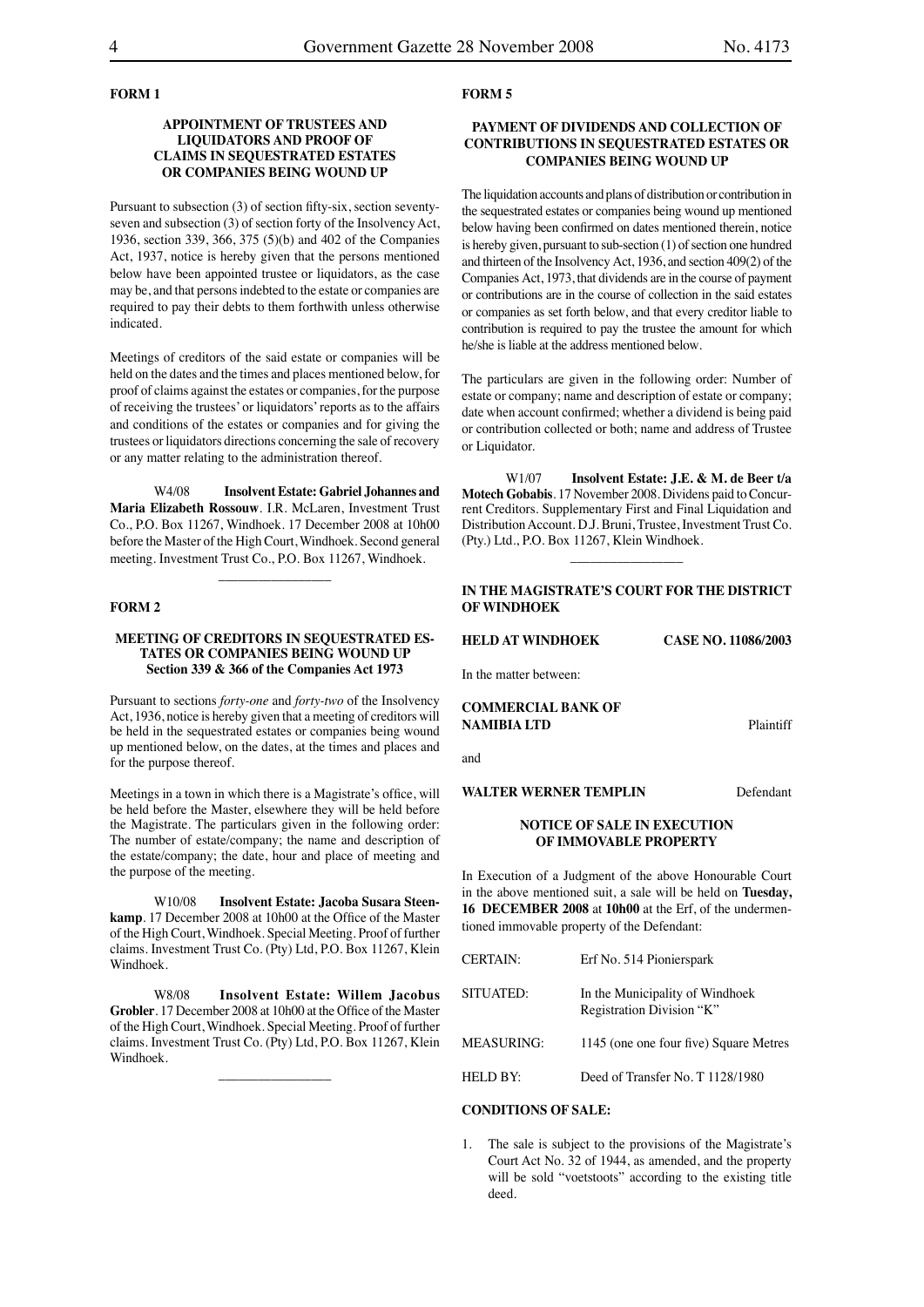- 2. 10% of the purchase price to be paid in cash on the date of the sale, the balance together with interest thereon at 20% against transfer, which transfer shall be given without delay.
- 3. The full Conditions of Sale will be read out by the Messenger of Court on the day of the sale, but may be inspected at any time prior to the sale at the offices of the Messenger of Court or at the office of the Plaintiff's attorneys.

DATED at WINDHOEK this 23rd day of OCTOBER 2008.

C.J. SCHROEDER ENGLING STRITTER & PARTNERS ATTORNEYS FOR PLAINTIFF 12 LOVE STREET WINDHOEK

**IN THE MAGISTRATE'S COURT FOR THE DISTRICT OF WALVIS BAY** 

 $\overline{\phantom{a}}$  , which is a set of the set of the set of the set of the set of the set of the set of the set of the set of the set of the set of the set of the set of the set of the set of the set of the set of the set of th

| <b>HELD AT WALVIS BAY</b>     | <b>CASE NO: 438/2008</b> |           |
|-------------------------------|--------------------------|-----------|
| In the matter between:        |                          |           |
| STANDARD BANK NAMIBIA LIMITED |                          | Plaintiff |
| and                           |                          |           |

**MARGO ENAIS ROSSOW** Defendant

# **NOTICE OF SALE IN EXECUTION**

IN EXECUTION of a judgment granted by the above Honourable Court on **21 APRIL 2008**, the following immovable property will be sold without reserve and "voetstoots" by the Messenger of the Court for the district of **WALVIS BAY** on **FRIDAY, 5 DECEMBER 2008** AT **10h00** IN FRONT OF THE UNDER-MENTIONED PROPERTY:

| <b>CERTAIN:</b> | Erf No. 159. Narraville           |
|-----------------|-----------------------------------|
| SITUATE:        | In the Municipality of Walvis Bay |

Registration Division "F" Erongo Region

- MEASURING: 540 (five four nil) square metres
- HELD BY: Deed of Transfer No T 5317/2006

IMPROVEMENTS: 3 x bedrooms, 1 x bathroom, 1 x garage and flat, 1 x kitchen with open plan living area, asbestos roof

The "Conditions of Sale in Execution" will lie for inspection at the office of the Messenger of the Court, Walvis Bay and the Plaintiff's Legal Practitioners, Behrens & Pfeiffer, at the under-mentioned address.

DATED at WINDHOEK on this 18th day of NOVEMBER 2008.

BEHRENS & PFEIFFER R.P.BEHRENS LEGAL PRACTITIONER FOR PLAINTIFF 2ND FLOOR, SUITE 203

MAERUA PARK BLDG. CENTAURUS ROAD WINDHOEK

# **IN THE HIGH COURT OF NAMIBIA CASE NO. I 1818/2007**

 $\overline{\phantom{a}}$  , which is a set of the set of the set of the set of the set of the set of the set of the set of the set of the set of the set of the set of the set of the set of the set of the set of the set of the set of th

In the matter between:

# **STANDARD BANK NAMIBIA LTD** Plaintiff

and

**BEATRICE ANN GREEVES** Defendant

#### **NOTICE OF SALE IN EXECUTION**

Pursuant to a Judgment of the above Honourable Court granted on **14 APRIL 2008**, the following immovable property will be sold "voetstoots" by the Deputy Sheriff for the District of **Rehoboth** on **11 DECEMBER 2008** at **11h00** in front of the Magistrate's Court, Rehoboth.

| <b>CERTAIN:</b>       | Erf No. 157, Block D, Rehoboth                                                                                                                                                                                                    |
|-----------------------|-----------------------------------------------------------------------------------------------------------------------------------------------------------------------------------------------------------------------------------|
| SITUATE:              | In the Municipality of Rehoboth<br><b>Registration Division</b><br>Hardap Region                                                                                                                                                  |
| <b>RESERVE PRICE:</b> | N\$194 750,55 plus interest at 15,25%<br>per annum on N\$194 750,55 as from<br>20th October 2008 to date of payment,<br>subject to the approval by First National<br>Bank of Namibia within 14 (fourteen)<br>days after the sale. |

The "Conditions of Sale in Execution" will lie for inspection at the office of the Deputy Sheriff in Rehoboth, and at the Head Office of Plaintiff in Windhoek at Plaintiff's Attorneys, A Vaatz, at the undermentioned address.

DATED at WINDHOEK this 12th day of NOVEMBER 2008

\_\_\_\_\_\_\_\_\_\_\_\_\_\_\_\_\_

ANDREAS VAATZ & PARTNERS A. VAATZ ATTORNEY FOR PLAINTIFF 66 BISMARCK STREET WINDHOEK

#### **IN THE HIGH COURT OF NAMIBIA**

**CASE NO. I 2047/2007**

In the matter between:

**STANDARD BANK NAMIBIA LTD** Plaintiff

and

**TONY ALBERTUS KLAZEN T/A MAKETO CONSTRUCTION** Defendant

#### **NOTICE OF SALE IN EXECUTION**

Pursuant to a Judgment of the above Honourable Court granted on **28 SEPTEMBER 2007**, the following immovable property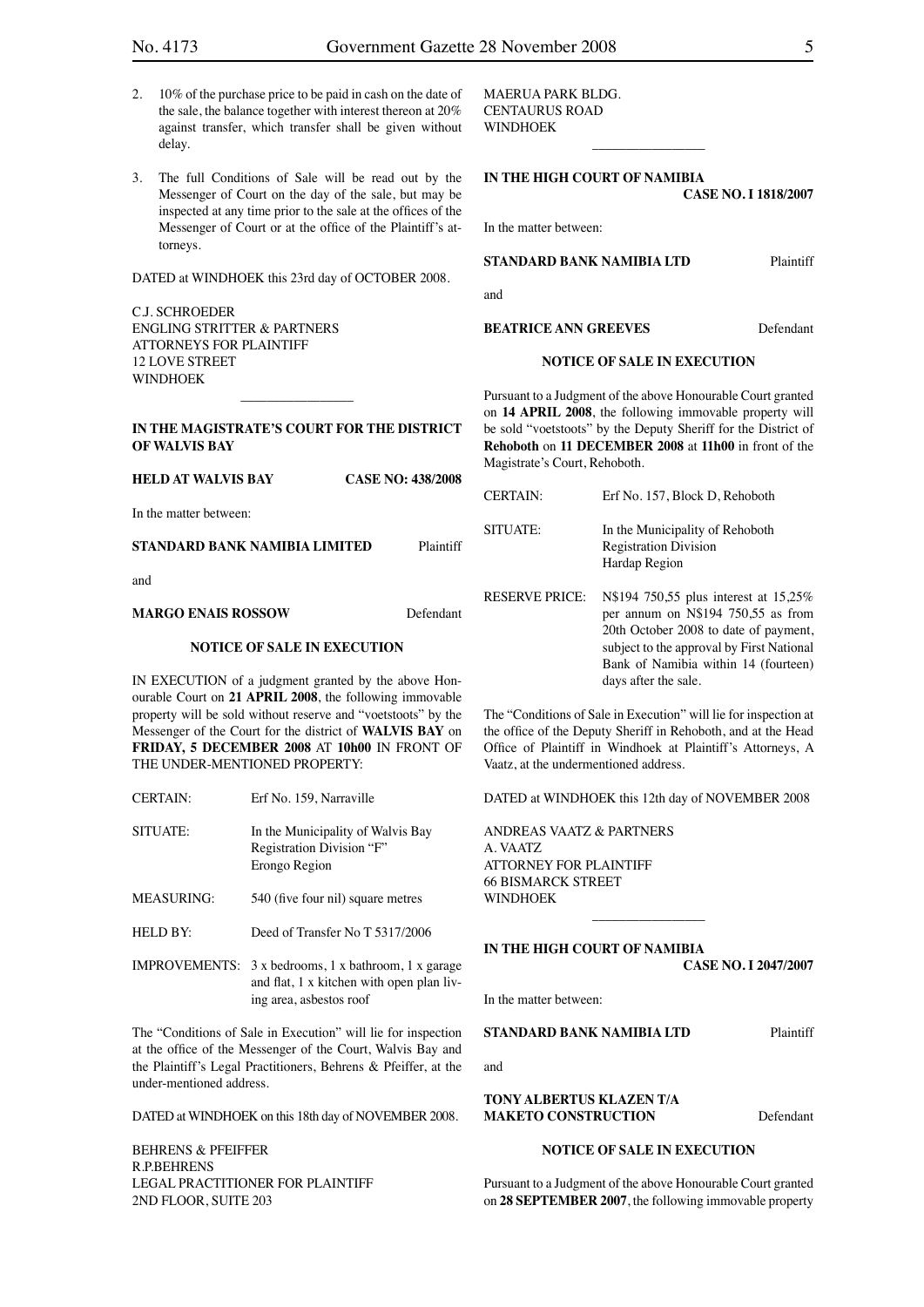will be sold "voetstoots" by the Deputy Sheriff for the District of **Rehoboth** on **11 DECEMBER 2008** at **10h00** in front of the Magistrate's Court, Rehoboth.

CERTAIN: Erf No. 770, Block D, Rehoboth

SITUATE: In the Municipality of Rehoboth Registration Division" Hardap Region

RESERVE PRICE: N\$250 191,12 plus interest at 15,50% per annum on N\$250 191,12 as from 20 July 2008 to date of payment, subject to the approval by First National Bank of Namibia within 14 (fourteen) days after the sale.

The "Conditions of Sale in Execution" will lie for inspection at the office of the Deputy Sheriff in Rehoboth, and at the Head Office of Plaintiff in Windhoek at Plaintiff's Attorneys, A Vaatz, at the undermentioned address.

DATED at WINDHOEK this 29th day of OCTOBER 2008.

 $\overline{\phantom{a}}$  , which is a set of the set of the set of the set of the set of the set of the set of the set of the set of the set of the set of the set of the set of the set of the set of the set of the set of the set of th

ANDREAS VAATZ & PARTNERS A. VAATZ ATTORNEY FOR PLAINTIFF 66 BISMARCK STREET WINDHOEK

#### **IN THE HIGH COURT OF NAMIBIA**

In the matter between:

# **BANK WINDHOEK LIMITED** Plaintiff

and

#### **PIETER ANDRIES DE WITT** Defendant

#### **NOTICE OF SALE IN EXECUTION**

In execution of a Judgment of the above Honourable Court in the above action, a sale without reserve will be held by the Deputy Sheriff, **Walvis Bay**, at Erf 350, Meersig, Walvis Bay, on **23 January 2009**, at **10h00**, of the undermentioned property:

| <b>CERTAIN:</b>   | Erf 350, Meersig                                                                                        |
|-------------------|---------------------------------------------------------------------------------------------------------|
| SITUATE:          | In the Municipality of Walvis Bay<br>Registration division "F"                                          |
| <b>MEASURING:</b> | 1000 Square metres                                                                                      |
|                   | <b>IMPROVEMENTS:</b> Four bedroom dwelling with kitchen,<br>lounge, dining room, bathroom and<br>garage |

TERMS: 10% of the purchase price and the auctioneers' commission must be paid on the date of the sale. The further terms and conditions of the sale will be read prior to the auction and lie for inspection at the office of the Deputy Sheriff, Walvis Bay and at the offices of the execution creditor's attorneys.

DATED at WINDHOEK this 5th day of NOVEMBER 2008.

DR WEDER KAUTA & HOVEKA INC U KAIHIVA LEGAL PRACTITIONER FOR PLAINTIFF WHK HOUSE JAN JONKER ROAD WINDHOEK

# **IN THE MAGISTRATE'S COURT FOR THE DISTRICT OF WINDHOEK**

 $\overline{\phantom{a}}$  , where  $\overline{\phantom{a}}$ 

**HELD AT WINDHOEK CASE NO: 371 OF 2008**

# In the matter between:

## **THE MUNICIPAL COUNCIL OF WINDHOEK** Execution Creditor

and

**THE EXECUTOR / ADMINISTRATOR IN THE ESTATE OF THE LATE MARTIN CHRISTIAAN being AUGUSTUS JACKY CHRISTIAAN** Execution Debtor

#### **NOTICE OF SALE IN EXECUTION**

IN EXECUTION of a Judgment granted by the above Honourable Court against the Execution Debtor on **14 February 2008**, the following property will be sold by public auction on **11 DECEMBER 2008**, at **10h00** by the Messenger of the Court for the district of Windhoek in front of the Magistrate's Court, Mungunda Street, Katutura, Windhoek:

| <b>CERTAIN ERF:</b> | Erf 5701, Katutura (Extension 1),<br>39 Lazarus Street       |
|---------------------|--------------------------------------------------------------|
| SITUATE:            | In the Municipality of Windhoek<br>Registration Division "K" |
| <b>MEASURING:</b>   | $262m2$ (two hundred and sixty two<br>square metre)          |

Alleged improvements: 1 x Kitchen, 1 x Lounge, 2 x Bedrooms, 1 x Outside Bath/Toilet Combination.

# **MAIN CONDITIONS OF SALE:**

- 1. The Sale is subject to the provisions of the Magistrate's Court Act No. 32 of 1944, as amended.
- 2. The property will be sold "voetstoots" according to the existing title deed.
- 3. One tenth of the purchase price will be payable immediately after the Sale in cash, the balance against transfer to be secured by a bank or building society guarantee.
- 4. The complete conditions of Sale may be inspected at the office of the Messenger of the Court, Windhoek (Tel no: 248568) and at the Plaintiff's Attorneys' offices at the undermentioned address.
- 5. The sale will be in Namibian Dollars and no bid less than N\$1,00 (ONE NAMIBIAN DOLLAR) will be accepted.

DATED AT WINDHOEK on 7 OCTOBER 2008.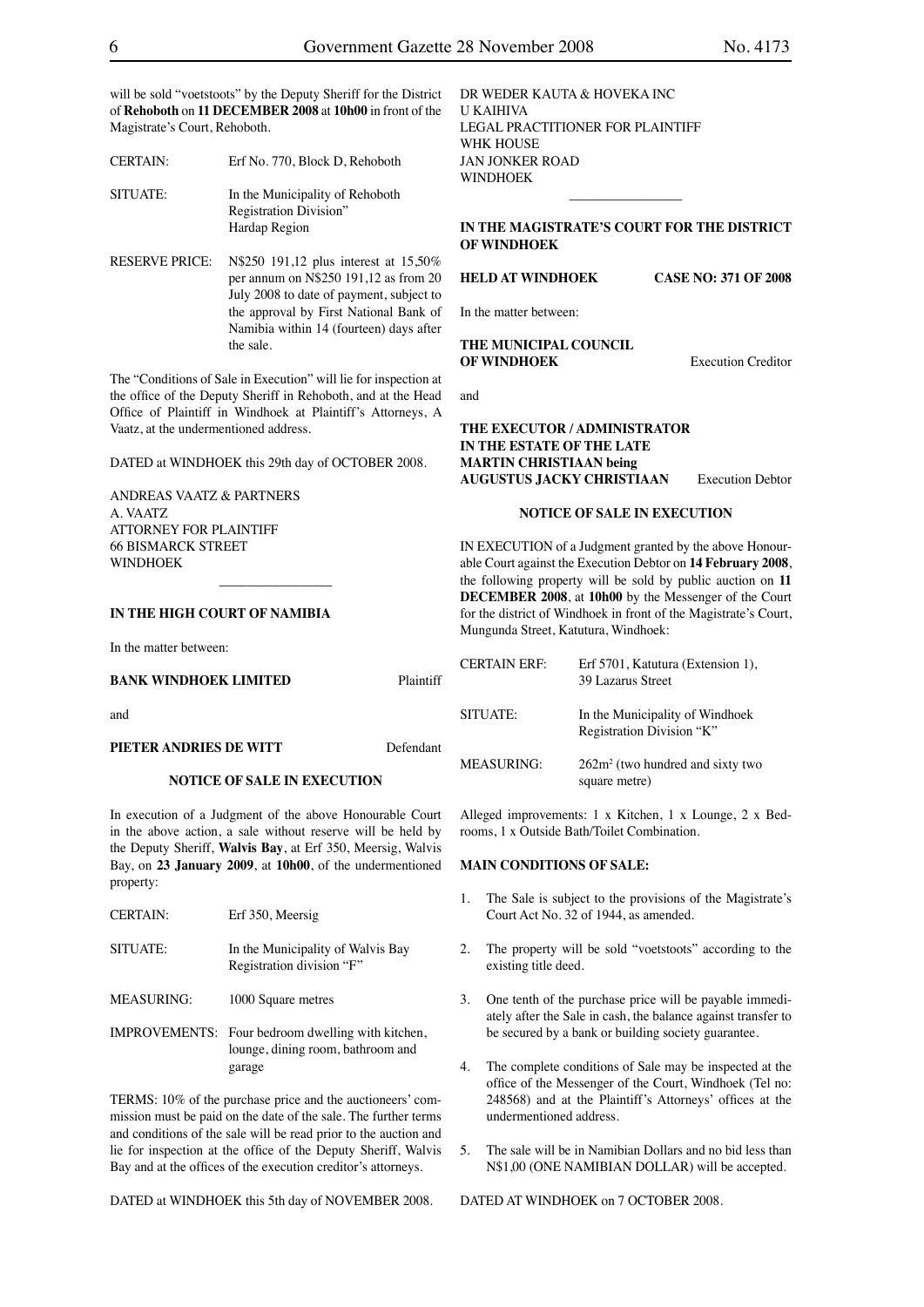VAN DER MERWE-GREEFF INC. ATTORNEYS FOR PLAINTIFF / EXECUTION CREDITOR 20 BISMARCK STREET **WINDHOEK** 

SAM NUJOMA AVENUE **SWAKOPMUND** 

**IN THE HIGH COURT OF NAMIBIA**

**CASE NO: A 335/08**

# **WINDHOEK, THURSDAY, 13TH NOVEMBER 2008**

\_\_\_\_\_\_\_\_\_\_\_\_\_\_\_\_\_

**BEFORE THE HONOURABLE MR JUSTICE NDAUENDAPO**

In the *ex parte* application of:

**DEON MARIUS BOTHA N.O.** First Applicant **NORMAN KLEIN NO.** Second Applicant **BETHUEL BILLYBOY MAHLATSI N.O.** Third Applicant **STEPHANUS JACOBUS NEL** Fourth Applicant

and

# **BRET INVESTMENTS (PTY) LIMITED** Respondent

Having heard Adv Hinda and Adv Narib, Counsels for the Applicants and having read the papers filed of record:

# **IT IS ORDERED**

- 1. That non-compliance with the forms and service provided for in the Rules of this Honourable Court be and is condoned and this application is urgent as envisaged in Rule 6(12)(b).
- 2. That the Respondent company be and is hereby placed under provisional winding-up in the hands of the Master of this Honourable Court.
- 3. The costs of this application are to be costs in the administration of the Respondent company in liquidation.
- That a *Rule Nisi* do hereby issue calling upon the Respondent and all interested parties to show cause (if any) on 23 January 2009 at 10h00 why:
	- 4.1 This court should not order that the Respondent company should be placed under a final order of winding-up in the hands of the Master of this Honourable Court;
	- 4.2 The costs of this application should not be the costs in the liquidation.
- 5. That a copy of this order and the founding documents in the application be served upon the Respondent company as follows:
	- 5.1 By service of a copy thereof by the Deputy Sheriff for the District of Windhoek on the Respondent's registered address;
	- 5.2 By publishing the provisional order in one edition of each of the *Government Gazette* and the *Namibian Newspaper.*

# **BY ORDER OF COURT**

# **IN THE MAGISTRATE'S COURT FOR THE DISTRICT OF SWAKOPMUND**

\_\_\_\_\_\_\_\_\_\_\_\_\_\_\_\_\_

**HELD AT SWAKOPMUND CASE NO 415/08** In the matter between: **RIVERSIDE SERVICE CENTRE** Plaintiff and **HELMUTH HOCHOBEB** Defendant

# **NOTICE OF SALE IN EXECUTION**

In execution of a Judgment of the above Honourable Court in the above action, a sale will be held by the Messenger of the Court, **Swakopmund** at **11h00** on 11h00, at Erf 574, Panorama Park Tamariskia, Swakopmund of the undermentioned property:

| <b>CERTAIN:</b>   | Erf No. 574 Tamariskia                                          |
|-------------------|-----------------------------------------------------------------|
| SITUATE:          | In the Municipality of Swakopmund<br>(Registration division "G" |
| <b>MEASURING:</b> | 735 square metres                                               |
| HELD BY:          | Deed of Transfer T 1532/98                                      |
| <b>ALLEGED</b>    | IMPROVEMENTS: 3 x Bedroom, 1 x Kitchen,<br>1 x Bathroom         |

#### **CONDITIONS OF SALE:**

- 1. The property shall be sold to the highest bidder, but subject to confirmation of the bond holder.
- 2. The sale is subject to the terms and conditions of the Rules of the Magistrate's Court, the property being sold "voetstoots", as it lies, and subject to the conditions and servitudes of the existing Title Deed.
- 3. 10% of the purchase price and the auctioneers' commission must be paid on the date of the sale and the balance of the purchase price shall be payable on the date of registration of the transfer.
- 4. The complete terms and conditions of the sale will be read prior to the auction and lie for inspection at the office of the Messenger of the Court, Swakopmund and at the offices of the execution creditor's attorneys.

DATED at SWAKOPMUND this 14th day of NOVEMBER 2008

ROBERT POHL JAN OLIVIER & CO LEGAL PRACTITIONER FOR PLAINTIFF OFFICE NO 1, CAFÉ TREFF PLAZA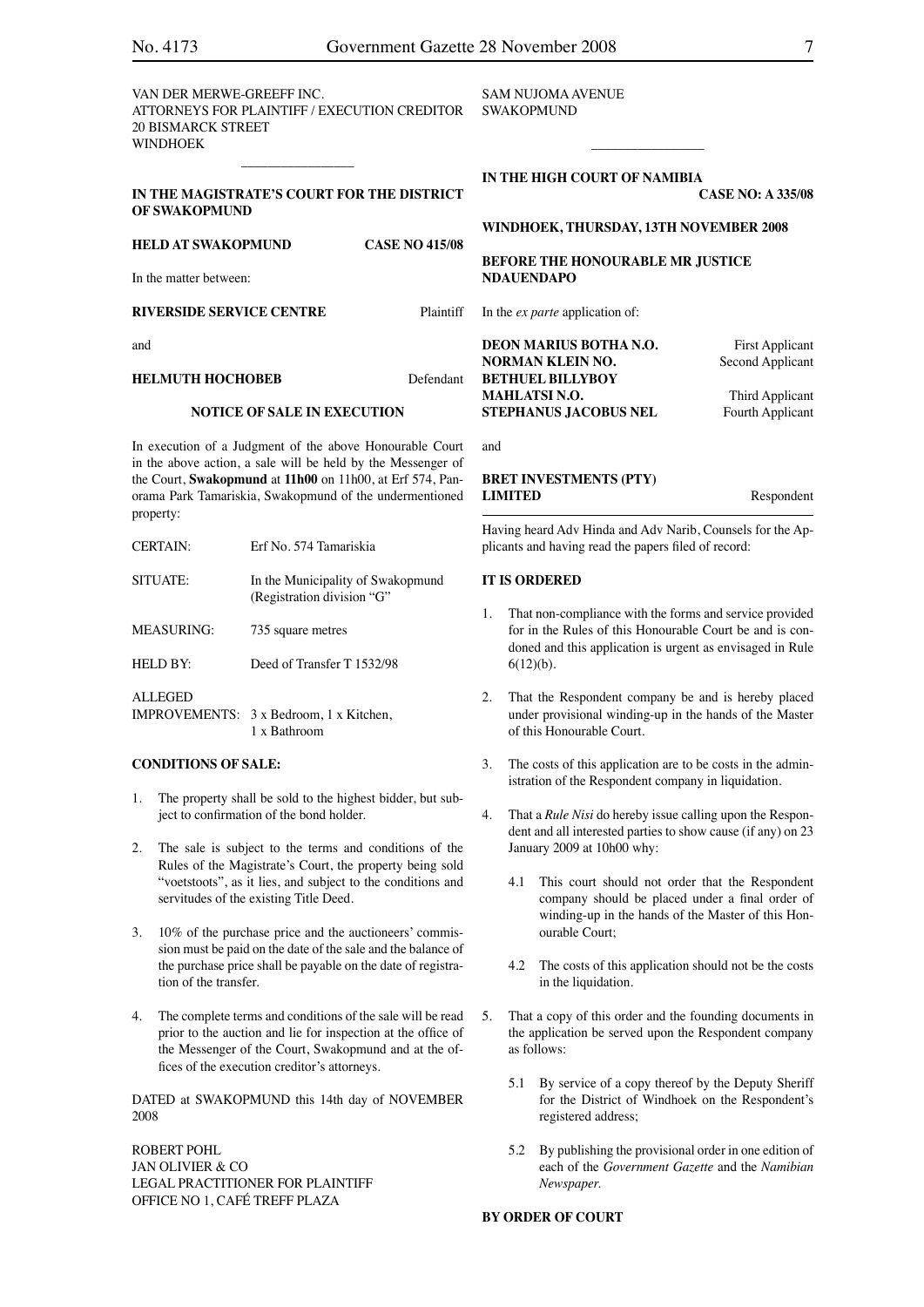# **REGISTRAR**

# **TO: DR WEDER KAUTA & HOVEKA INC ATTORNEYS FOR APPLICANTS**

# **AND TO: BRET INVESTMENTS (PTY) LIMITED C/O BDO SPENCOR NO. 61 BISMARCK STREET WINDHOEK**

#### **THE ALIENS ACT, 1937 NOTICE OF INTENTION OF CHANGE OF SURNAME**

 $\overline{\phantom{a}}$  , which is a set of the set of the set of the set of the set of the set of the set of the set of the set of the set of the set of the set of the set of the set of the set of the set of the set of the set of th

I, **STEFANUS JOHANNES**, residing at Erf 1247, Wanaheda and unemployed, intend applying to the Minister of Home Affairs for authority under section 9 of the Aliens Act, 1937, to assume the surname **SHATONHOKO** for the reasons that **JOHANNES** is my father's first name not the surname.

I previously bore the name **STEFANUS JOHANNES.**

Any person who objects to my assumption of the said surname of **SHATONHOKO** should as soon as may be lodge his or her objection, in writing, with a statement of his or her reasons therefor, with the Magistrate of Windhoek.

**S. JOHANNES P.O. BOX 902 OHANGWENA**

# **THE ALIENS ACT, 1937 NOTICE OF INTENTION OF CHANGE OF SURNAME**

 $\overline{\phantom{a}}$  , which is a set of the set of the set of the set of the set of the set of the set of the set of the set of the set of the set of the set of the set of the set of the set of the set of the set of the set of th

I, **WENDY NANALELWA MWITA**, residing at Katima Mulilo and employed as a cashier, intend applying to the Minister of Home Affairs for authority under section 9 of the Aliens Act, 1937, to assume the surname **SIBALATANI** for the reasons that I was registered on my father's name and want to change to my father's surname.

I previously bore the name **WENDY NANALELWA MWITA.**

Any person who objects to my assumption of the said surname of **SIBALATANI** should as soon as may be lodge his or her objection, in writing, with a statement of his or her reasons therefor, with the Magistrate of Windhoek.

**W.N. MWITA P.O. BOX 1745 NGWEZI KATIMA MULILO**

# **THE ALIENS ACT, 1937 NOTICE OF INTENTION OF CHANGE OF SURNAME**

 $\overline{\phantom{a}}$  , where  $\overline{\phantom{a}}$ 

I, **RAUHA SHAPONO**, residing at Omhagela Oshana Region and unemployed, intend applying to the Minister of Home Affairs for authority under section 9 of the Aliens Act, 1937, to assume the surname **NELULU** for the reasons that it is my husband's surname, but we were only married traditionally.

I previously bore the name **RAUHA SHAPONO.**

Any person who objects to my assumption of the said surname of **NELULU** should as soon as may be lodge his or her objection, in writing, with a statement of his or her reasons therefor, with the Magistrate of Windhoek.

**R. SHAPONO P.O. BOX 2829 OSHAKATI**

# **THE ALIENS ACT, 1937 NOTICE OF INTENTION OF CHANGE OF SURNAME**

 $\overline{\phantom{a}}$  , where  $\overline{\phantom{a}}$ 

I, **VICTORIA JOHANNES**, residing at Erf 2158, Tuinstreet, Shandumbala and unemployed, intend applying to the Minister of Home Affairs for authority under section 9 of the Aliens Act, 1937, to assume the surname **HEITA** for the reasons that my biological father's surname is **HEITA** and his name is Johannes.

I previously bore the name **VICTORIA JOHANNES.**

Any person who objects to my assumption of the said surname of **HEITA** should as soon as may be lodge his or her objection, in writing, with a statement of his or her reasons therefor, with the Magistrate of Windhoek.

**V. JOHANNES P.O. BOX 7043 KATUTURA**

#### **THE ALIENS ACT, 1937 NOTICE OF INTENTION OF CHANGE OF SURNAME**

 $\overline{\phantom{a}}$  , where  $\overline{\phantom{a}}$ 

I, **RUUSA KISIFOFA**, residing at Erf 3071, Omuvapu Street, Freedomland and employed as a police officer at Ministry of Safety and Security, intend applying to the Minister of Home Affairs for authority under section 9 of the Aliens Act, 1937, to assume the surname **NAKUUMBA** for the reason that **KISIFOFA** is my father's name and it was spelled wrongly, also my father's name is Kristofa not Kisifofa. I want to use my surname which is **NAKUUMBA**.

I previously bore the name **RUUSA KISIFOFA.**

Any person who objects to my assumption of the said surname of **NAKUUMBA** should as soon as may be lodge his or her objection, in writing, with a statement of his or her reasons therefor, with the Magistrate of Windhoek.

**R. KISIFOFA P.O. BOX 2738 WINDHOEK**

#### **THE ALIENS ACT, 1937 NOTICE OF INTENTION OF CHANGE OF SURNAME**

 $\overline{\phantom{a}}$  , where  $\overline{\phantom{a}}$ 

I, **KAMBA ROSALIA KASHELA**, residing at Mabushe Village, Rundu and unemployed, intend applying to the Minister of Home Affairs for authority under section 9 of the Aliens Act, 1937, to assume the surname **KAPINDI** for the reason that **KASHELA** is not my real surname, my real surname is **KAPINDI**.

I previously bore the name **KAMBA ROSALIA KASHELA.**

Any person who objects to my assumption of the said surname of **KAPINDI** should as soon as may be lodge his or her objection, in writing, with a statement of his or her reasons therefor, with the Magistrate of Windhoek.

 $\overline{\phantom{a}}$  , which is a set of the set of the set of the set of the set of the set of the set of the set of the set of the set of the set of the set of the set of the set of the set of the set of the set of the set of th

**K.R. KASHELA RUNDU**